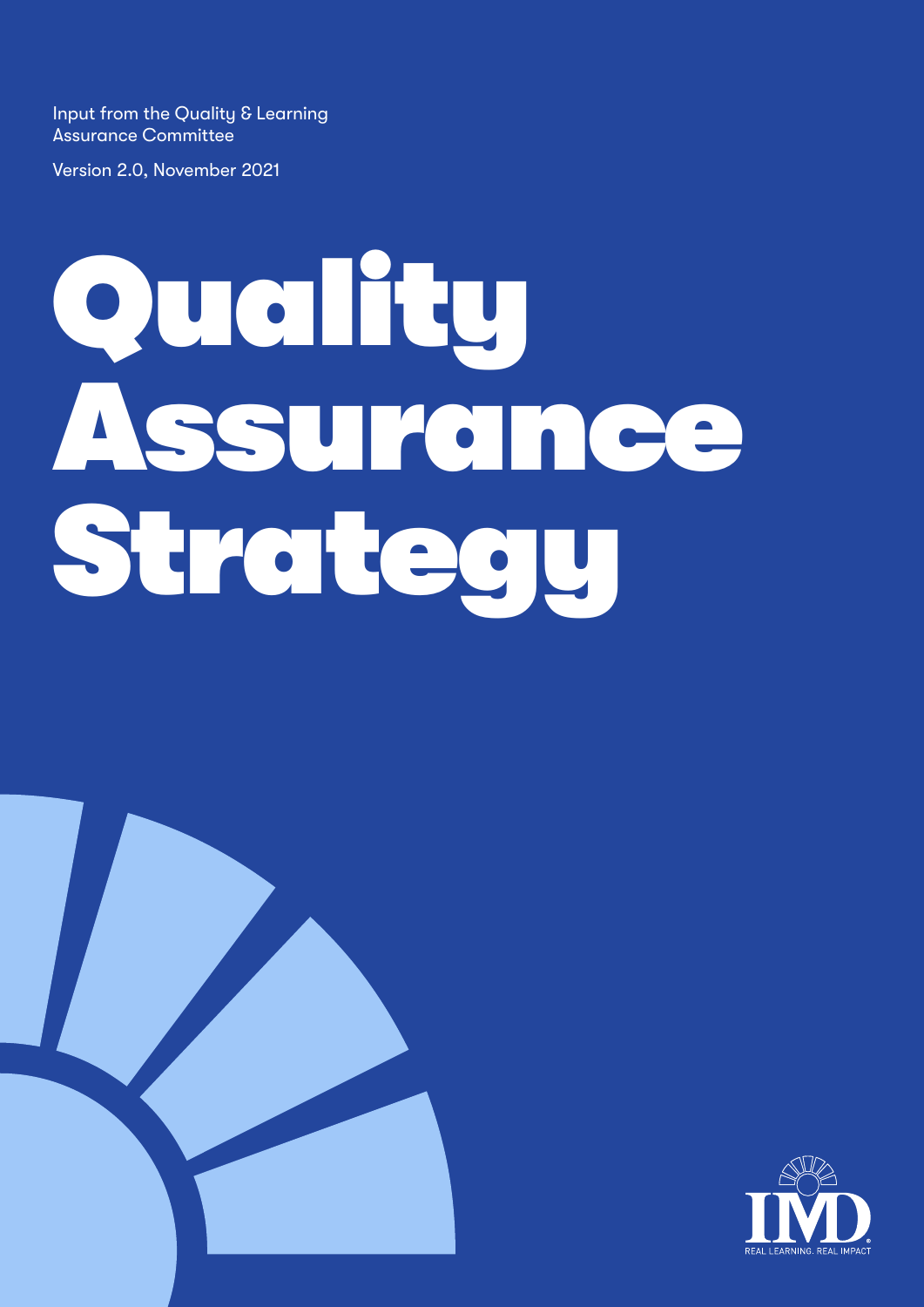### The IMD quality assurance strategy supports the pursuit of the purpose of the institution and its continuous improvement towards fulfilment of that purpose: *Challenging what is and inspiring what could be, we develop leaders who transform organizations and contribute to society.*

#### Historical & Legal Context

Over the past two decades, the Bologna reforms have prompted the development of systems across Europe that accredit institutions that fulfil quality assurance standards aligned with the ESGs, with the accreditation systems increasingly extending oversight to private higher education institutions.

The **Bologna Process meetings of 1999** established as a policy goal that institutions be required to demonstrate quality assurance systems to earn accreditation. In 2000, this concept gained institutional backing with the creation of the European Network for Quality Assurance in Higher Education. The quality assurance concept was officially elaborated at the 2005 Conference of European Ministers Responsible for Higher Education in Bergen, Norway in a document titled **European Standards and Guidelines for Quality Assurance (ESG)**. Those standards were later updated by ministerial authorities in Yerevan, Armenia in 2015. including the ESGs, with the Swiss State Secretariat for Education, Research, and Innovation being the governmental body that represents the Swiss national authority in high-level EHEA ministerial meetings. As an element of the early Bologna quality assurance movement, the Swiss Center of Accreditation and Quality Assurance in Higher Education (OAQ) was established in 2001. One year later, Switzerland's first accreditation protocols were established. These initial Swiss accreditation protocols required public universities to present quality assurance strategies and documentation.

Switzerland is a signatory to the Bologna Process and European Higher Education Area (EHEA) reforms,

In 2011, the Swiss Higher Education Act (HEdA) updated Switzerland's accreditation protocols. The Act came into force in 2015 with specifics delineated in the Higher Education Act Accreditation Ordinance of 2015 and responsibilities for institutional accreditation assigned to a Swiss Accreditation Council (CSA), the legal body, and the Swiss Agency of Accreditation and Quality Assurance (AAQ). AAQ is the successor to OAQ and carries out institutional accreditation reviews under the CSA's legal authority.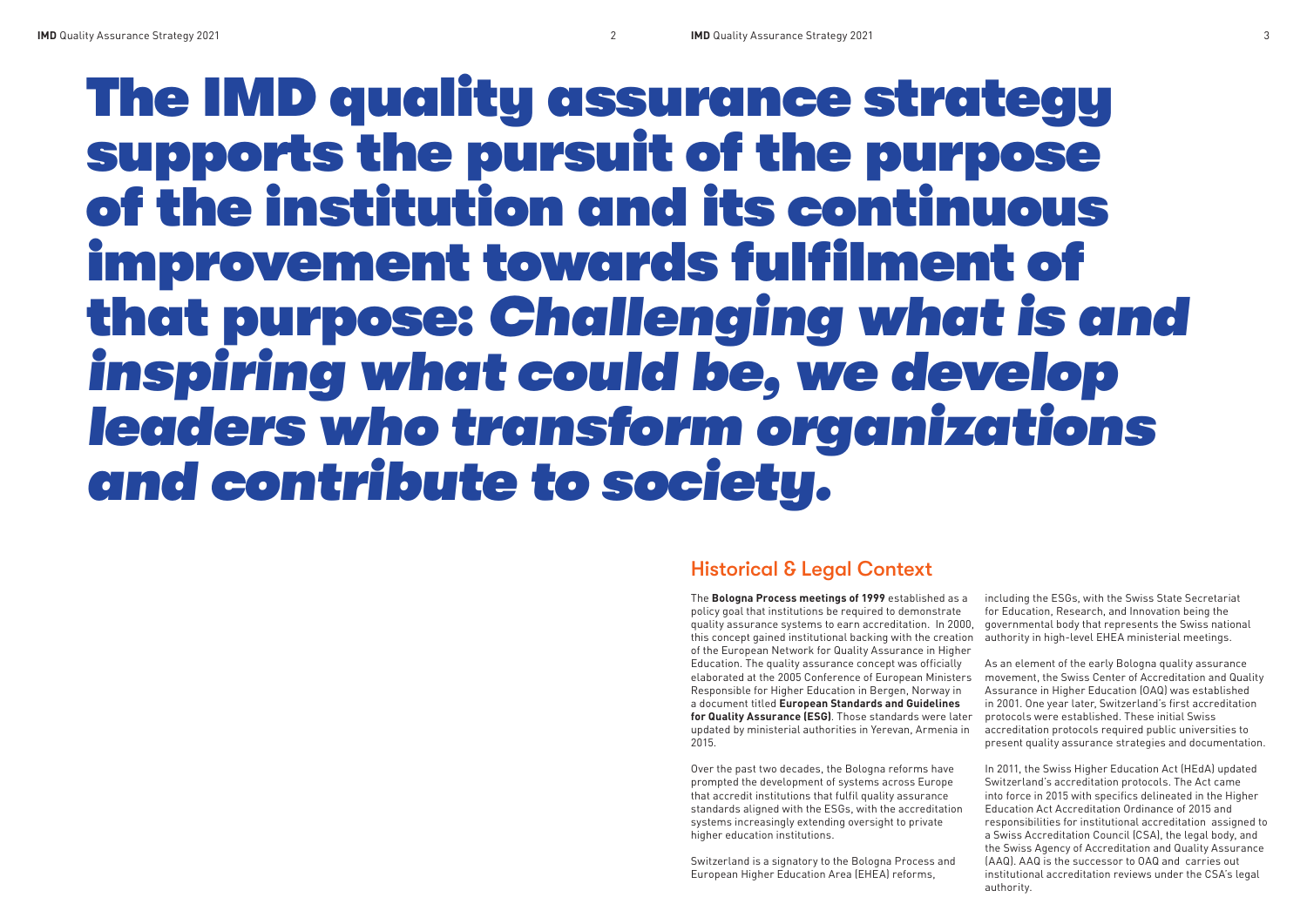## IMD is pursuing Swiss institutional accreditation under the standards and procedures in the Higher Education Accreditation Ordinance.

Institutions that demonstrate strong quality assurance meet European ambitions and Swiss institutional accreditation requirements in the Higher Education Accreditation Ordinance.

#### Accreditation Standards

#### **Area 1: Quality Assurance Strategy**

**Standard 1.1** The higher education institution or other institution within the higher education sector shall define its quality assurance strategy. This strategy shall contain the essential elements of an internal quality assurance system aimed at ensuring the quality of the activities of the higher education institution or other institution within the higher education sector and their long-term quality development as well as promoting the development of a quality culture. **Standard 1.3** At all levels, all representative groups of the higher education institution or other institution within the higher education sector shall be involved in developing the quality assurance system and in its implementation, in particular students, mid-level faculty staff, professors and administrative and technical staff. Quality assurance responsibilities must be transparently and clearly assigned.

**Standard 1.2** The quality assurance system shall be incorporated into the strategy of the higher education institution or other institution within the higher education sector and efficiently support its development. It includes processes verifying whether the higher education institution or other institution within the higher education sector fulfils its mandate while taking account of its type and specific characteristics.

**Standard 1.4** The higher education institution or other institution within the higher education sector shall periodically analyse the relevance of its quality assurance system and make the necessary adjustments.

**Standard 1.5** The higher education institution or other institution within the higher education sector shall make public its quality assurance strategy and ensure that the provisions corresponding to quality assurance processes and their results are known to employees, students and if necessary external stakeholders.

#### Definition of Quality Assurance

" The concept of a quality assurance system refers to all the procedures and practices for documenting and improving the quality of the activities. It requires a complete, coherent and dynamic set of rules, mechanisms and processes designed to: the achievement of objectives by implementing selected strategies; the implementation of actions arising from the objectives and strategies, and their evaluation; the introduction of corrective mechanisms, if necessary; and the continuous improvement of the activities and adaptation to changes in its environment. The resources deployed for the quality assurance system are proportional to the goals sought."

#### **Definition of Quality**

Quality is "in accordance with [an institution's] type, mission and its specific characteristics."

– AAQ, https://aaq.ch/en/

#### **Source**: The Swiss Agency of Accreditation & Quality Assurance

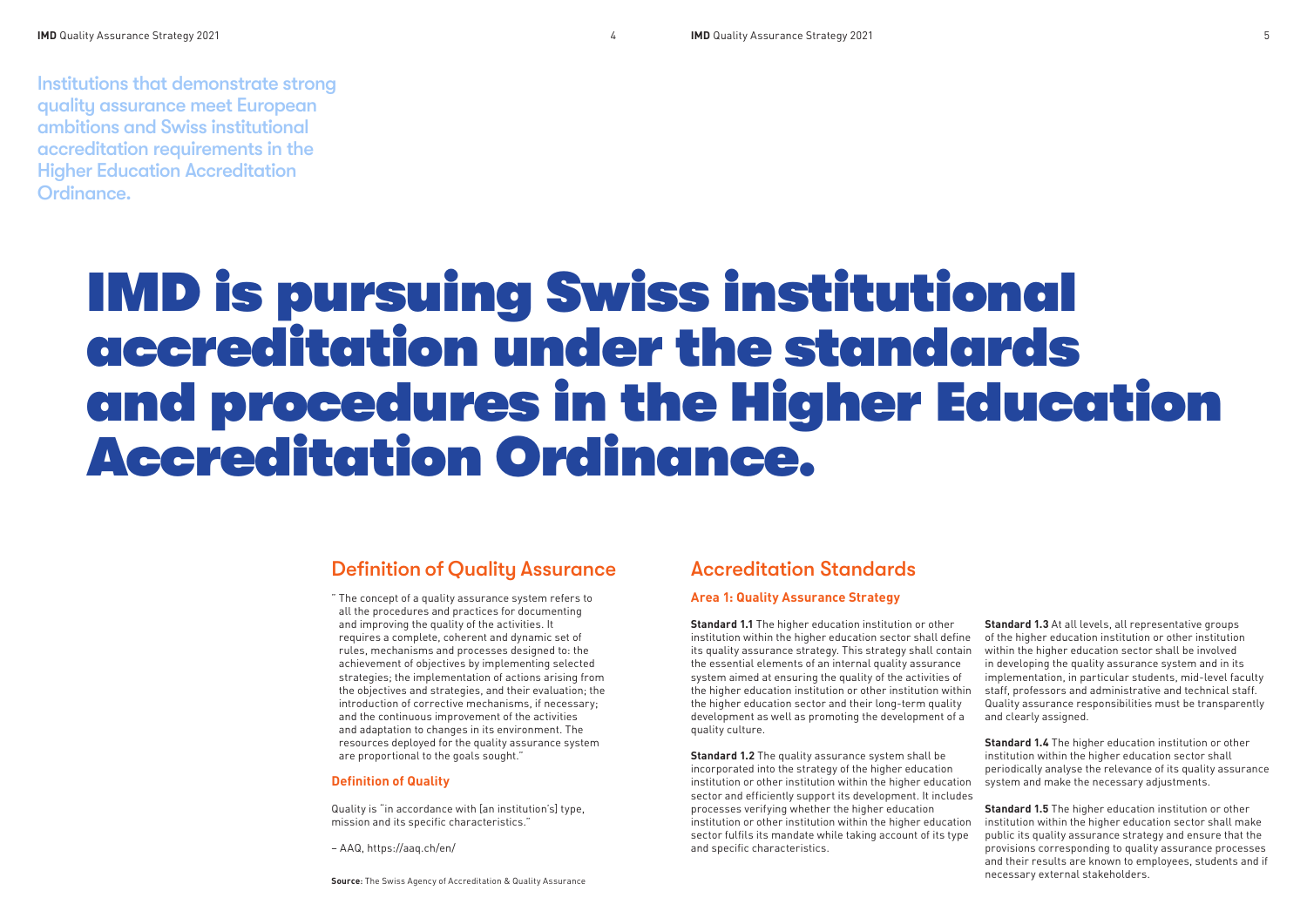

### Aims of IMD's Quality Assurance Strategy

To be eligible for accreditation under the HEdA Act, institutions must prove that they have systems and strategies in place to provide quality in the short-term and to improve quality in the long-term. Institutions' quality assurance systems are to delineate how the institution's policies, processes, and practices promote quality and quality improvement across the dimensions of teaching, research, and services.

- Guarantees the quality of teaching, research, services, and operations at the institution.
- Is self-reinforcing and contributes to a virtuous cycle of strengthening of its five pillars: (1) Governing with excellence; (2) Structuring high performance; (3) Monitoring and maximizing learning; (4) Leveraging data for organizational action; and (5) Valuing external reviews and feedback.
- Provides a platform for the achievement of the strategic priorities of the institution as they are formulated by the Executive Committee with faculty and staff input and agreed to by the Foundation and Supervisory Boards.
- Provides a foundation for doing better, with a goal of continuous quality improvements towards excellence.
- Contributes to strengthening the culture of quality among faculty, staff, and responsible parties.
- Expresses the institution's commitment to transparency to its constituencies and the broader public, taking into account the school's profile as a private and legally autonomous Swiss foundation.
- Demonstrates to external stakeholders, including future prospective degree program and lifelong learning participants, that the institution has quality systems and strategies in place to deliver high-level teaching & learning, research, and operations & services now and for years to come. This supplements external validations well-known by external stakeholders.
- Meet the school's education and social responsibilities to the national Swiss authority as a Swiss-based, Swiss-supported, and Swiss-rooted institution of higher education.
- Fulfil the requirements of accreditation standards 1.1, 1.2, 1.3, 1.4, and 5.1.

IMD's quality assurance system and strategy uniquely belong to the institution and reflect the unique characteristics of the institution's mission and history. In accordance with European principles of quality assurance, IMD's quality assurance strategy:

> At a Quality and Learning Assurance Committee Meeting on November 16, 2021, 22 attendees provided input on the development of this Quality Assurance Strategy. Attendees included ExCo members, faculty, senior and administrative staff members, an MBA ombudsperson, and two E4S MSc class representatives.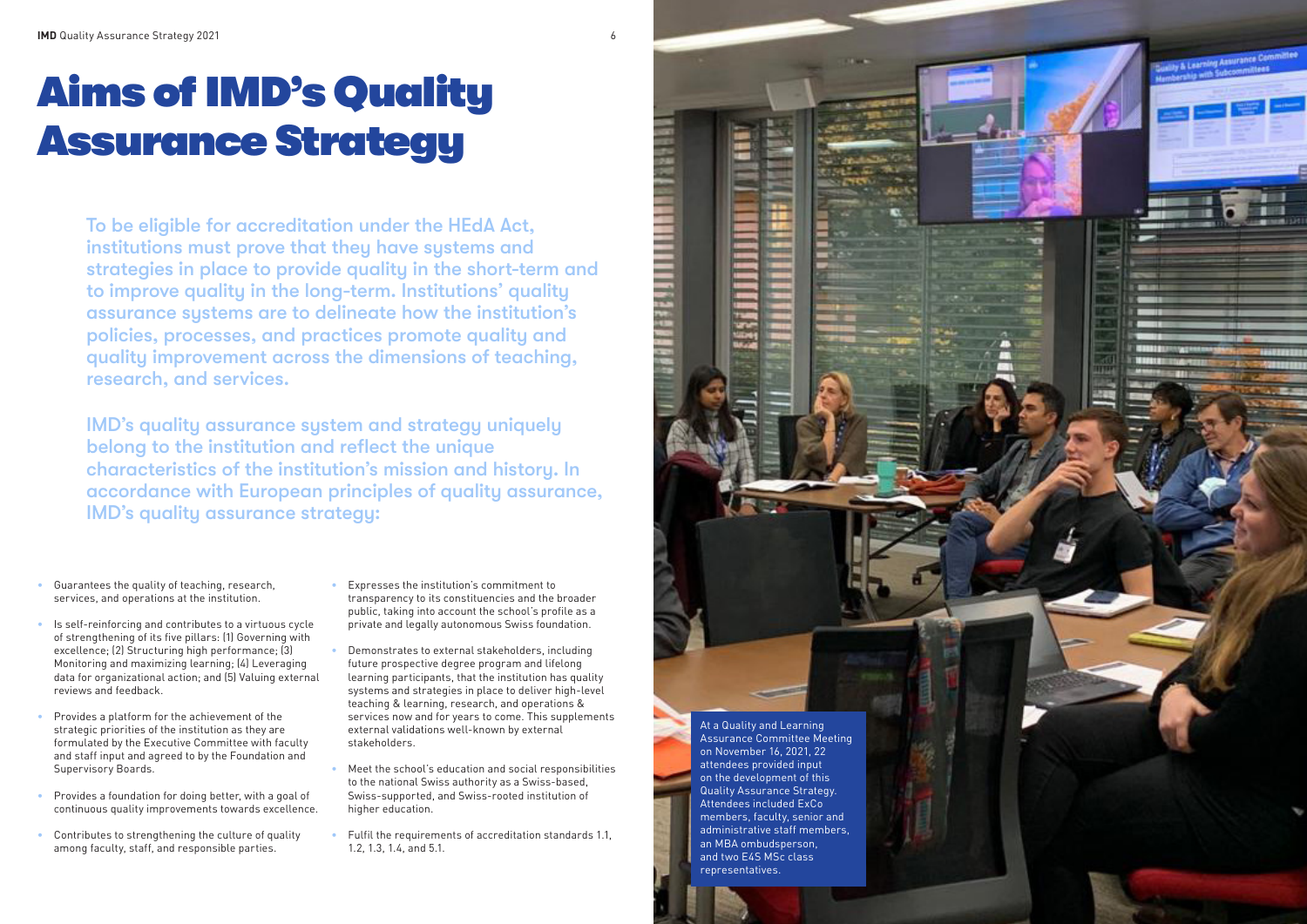









#### Quality assurance is strengthened by procedures and practices.

### The institution's q Quality assurance strategies are to be periodically reassessed.

#### Building on the success of Swiss universities.

#### Quality is engrained through culture.



### a and the learning that report of the learning that report of the learning that  $\mathbf{r}$ Real learning is the foundation for real impact.

### A dynamic, subjective vision of quality.

#### External validation of this quality assurance strategy.

The following principles and definitions are the foundation for the five pillars of IMD's quality assurance strategy:

> **1999**<br>A key ambition of A key ambition of a quality assurance strategy is to contribute to the strengthening of a quality culture. A quality culture is enhanced when all internal constituencies are involved in the pursuit of quality and excellence.

AAQ defines a quality assurance system as consisting of "all the procedures and practices for documenting and improving the quality of the activities" and a "quality assurance strategy" as the "global vision for quality assurance [that] allows connections to be made between different processes and development objectives." An institution's "quality assurance strategy" is essentially to be understood as the principles and basic structures that guide the institution's practices and protocols to promote quality, innovation, and continuous improvement.

The best quality assurance strategy for IMD is one informed by the successful quality assurance models of other institutions, particularly in Switzerland and especially from public institutions with years of history in quality assurance development and reporting.

The institution's quality assurance strategies and their representation are to be monitored and periodically revisited and updated. Periodic analysis promotes longterm quality development.

All internal constituencies—board members, faculty, staff, students/participants, and alumni—are invited to provide input and feedback on quality assurance strategy development. Quality and quality improvement are everyone's responsibility.

Quality is a subjective concept. There is no single objective vision of quality, and quality is to be understood as existing in tension between varying viewpoints. Different perspectives on quality are held by different stakeholders. As one example, faculty members, who may have one vision of quality teaching and learning, must recognize and acknowledge the expectations of participants with their own perspectives on quality teaching and learning.

Feedback from external experts helps to strengthen the legitimacy and credibility of internal processes and informs adjustments and modifications. External feedback on IMD's quality assurance strategy, including from expert reviewers assigned by AAQ, is to be leveraged to improve IMD's quality assurance strategy and systems.

The learning that matters the most is that which is sustained beyond the classroom and inspires individuals to act in ambitious, innovative, and enlightened ways yielding positive impacts for society.

Strong quality assurance enables real learning and real impact.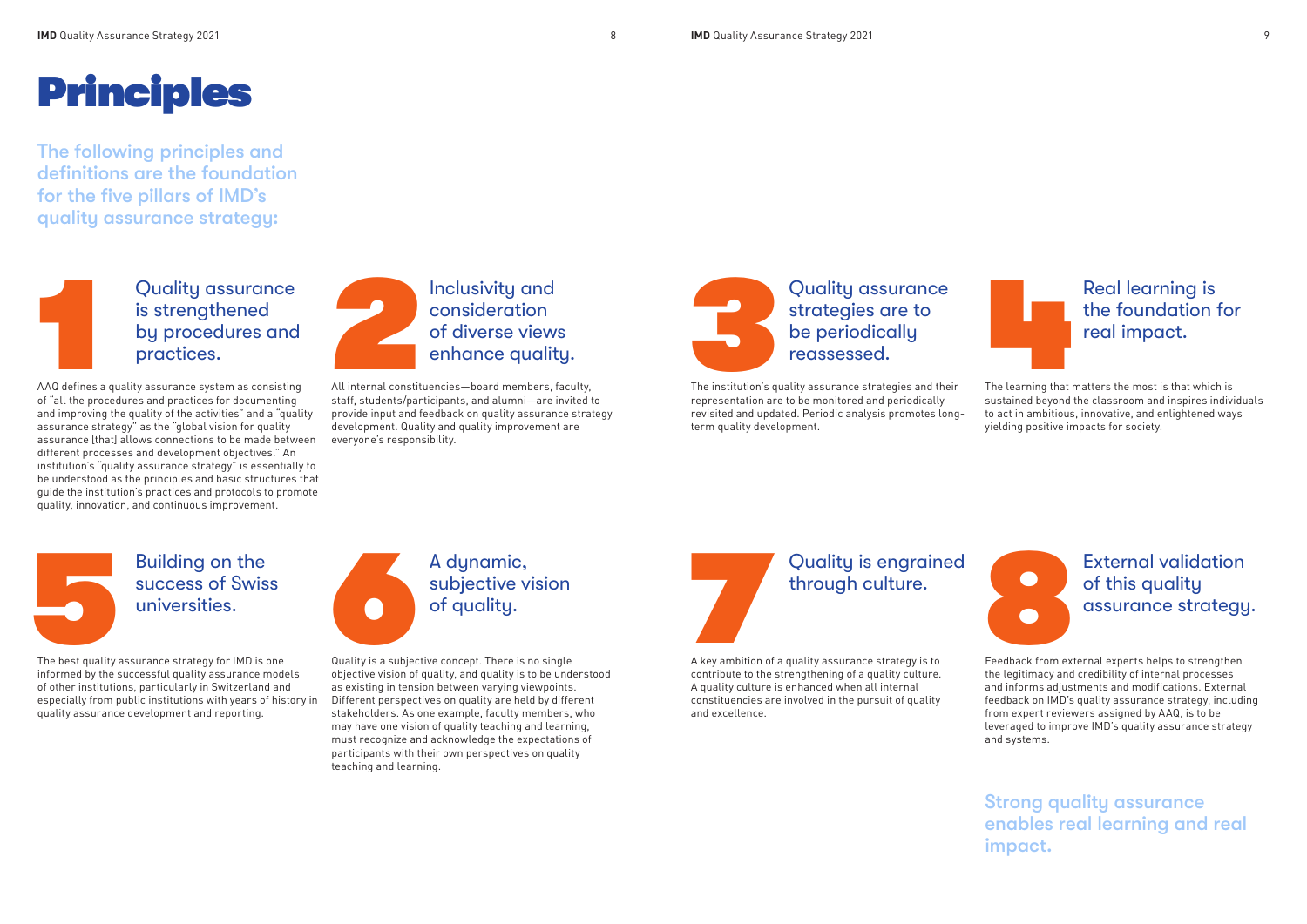Governing with Excellence

Structuring High-Performance Work Monitoring & Maximizing Participant Learning Leveraging Data for Organizational Action Valuing External Reviews & Benchmarks

The Five Pillars of IMD Quality Assurance

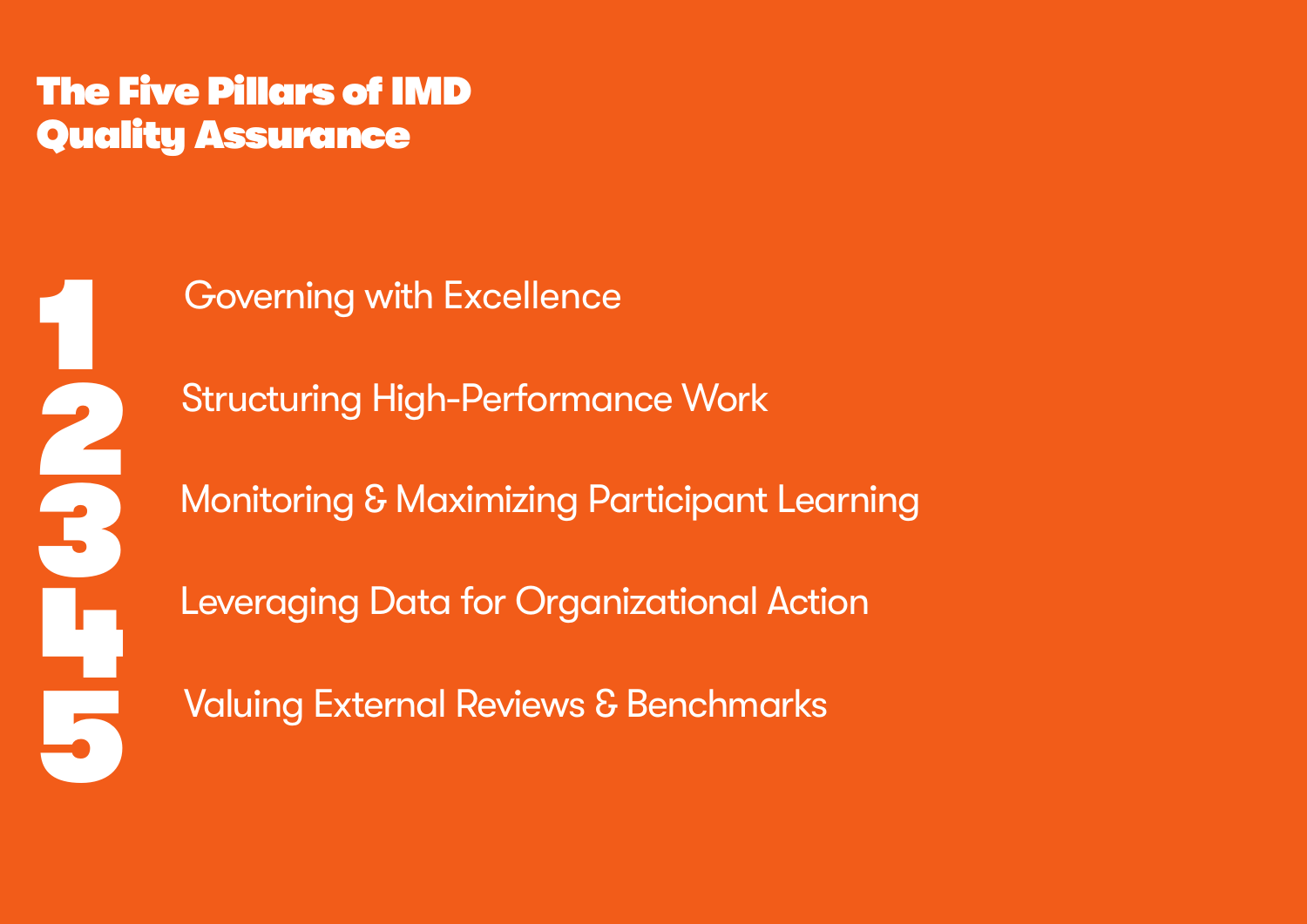### Quality Assurance **Strategy**

#### Valuing External Reviews & Benchmarks

|                                                                                                                      |                                                                                                                   | <b>Five Mechanisms for Assuring Quality For Today and The Future</b>             |                                                                    |                                               |
|----------------------------------------------------------------------------------------------------------------------|-------------------------------------------------------------------------------------------------------------------|----------------------------------------------------------------------------------|--------------------------------------------------------------------|-----------------------------------------------|
|                                                                                                                      |                                                                                                                   |                                                                                  |                                                                    |                                               |
| <b>Governing With</b><br><b>Excellence</b>                                                                           | <b>Structuring High-</b><br><b>Performance Work</b>                                                               | Monitoring &<br>Maximizing<br>Participant<br>Learning                            | <b>Leveraging Data</b><br><b>For Organizational</b><br>Development | Valui<br>Revie<br><b>Benc</b>                 |
| The independent foundation<br>structure optimizes alignment<br>between governance, decision-<br>making, and actions. | Policies and practices promote the<br>high performance and development<br>of faculty and staff.                   | Real learning is measured and<br>maximized.<br><b>Real Learning, Real Impact</b> | Data-informed decision-making<br>drives excellence.                | External<br>of the in<br>reputatio<br>enhance |
|                                                                                                                      |                                                                                                                   | <b>Teaching &amp; Learning MBA   EMBA   E4S SMT MSc   Executive Education</b>    |                                                                    |                                               |
|                                                                                                                      |                                                                                                                   | <b>Research</b> 75+ Faculty Experts   Global Research Centers                    |                                                                    |                                               |
|                                                                                                                      | <b>Operations &amp; Services</b> 300 Staff   Lausanne Campus   South East Asia Executive Learning Cente           |                                                                                  |                                                                    |                                               |
|                                                                                                                      |                                                                                                                   | Quality & quality improvement are everyone's responsibility.                     |                                                                    |                                               |
|                                                                                                                      | <b>ONE IMD</b>   Board Members   Faculty & Researchers   Staff   Students & Participants   Partners   Alumni   Vo |                                                                                  |                                                                    |                                               |

External reviews and heedfulness of the institution's external reputation accelerate continuous enhancement.

#### **Ing Center**

 $\textsf{I}$ umni | Volunteers

### Purpose

Challenging what is and inspiring what could be, we develop leaders who transform organizations and contribute to society.

Identity: IMD is an independent academic institution with Swiss roots and global reach.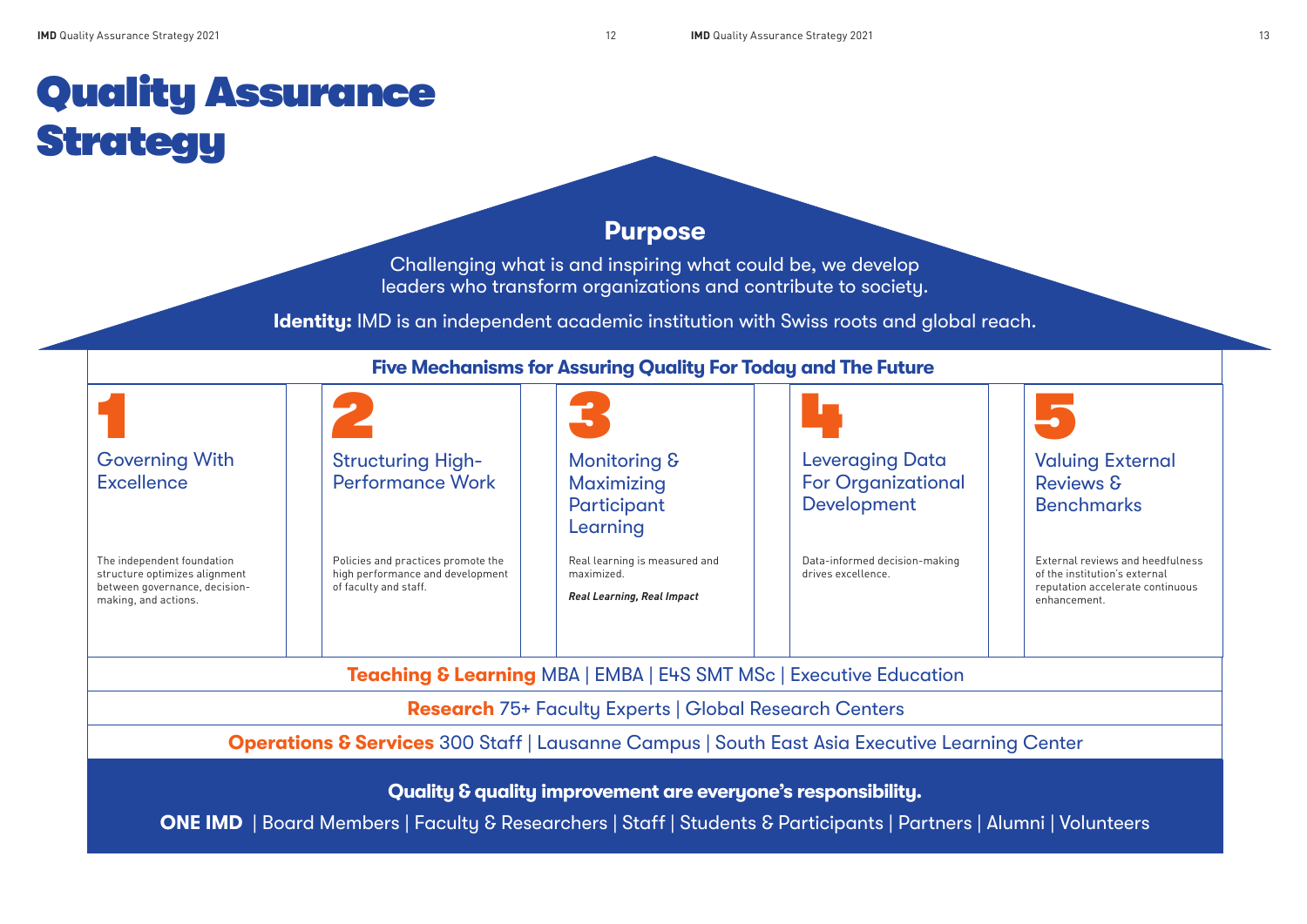# Governing with Excellence

- The shared mission--challenging what is and inspiring what could be, we develop leaders who transform organizations and contribute to society—came out of a participatory process involving all faculty, staff, and board members in 2019. This shared mission forms a consensus for aligned mission-driven work. This **unity of purpose** makes the school uniquely focused on creating value—real learning, real impact—for current and future executives, teams, organizations, and society.
- The school's strategy formulation and budget setting processes are formulated and validated via processes governed by the statutes and regulations and involving a Foundation Board, Supervisory Board, and Executive Committee. Executive decisions involve series of Executive Committee, Faculty & Senior Staff, and all Community Meetings. As a

## Structuring High-Performance Work

result of these mechanisms, the resulting **strategy has high consensus and legitimacy**. The alignment and legitimacy are powerful and a key to quality and rigorous implementation at IMD.

IMD's independent foundation structure optimizes alignment between governance, decisionmaking, and actions.



- Executive Committee meetings held weekly enable continuous review of processes to ensure alignment with needs. Modifications can be made agilely to advance efficiency and positive participant experiences.
- **The four values of Open, Collaborative, Pioneering, and Brave**, which emerged from participatory processes involving all faculty, staff, and board members in 2011-2012 with a revisiting in 2018- 2019, form a platform for teamwork, cooperation, and innovation.
- Faculty and staff have **defined responsibilities** within the organizational scheme and management system for which they are accountable with annual reviews for faculty and, for staff, annual performance-based evaluation. Performance-based incentives for faculty and staff promote productivity and quality.
- **Inclusive workplace measures** with attention to equal opportunities, social sustainability, diversity, and gender equity foster productive and creative work. The measures attract competitive talent with diverse work experiences, industry backgrounds, nationalities, and life experiences.
- **Rigorous recruitment procedures** onboard new faculty and staff who excel in their positions and meet the institution's needs in the areas of teaching, research.
- **Talent development offerings**, career growth opportunities, and a line manager community contribute to improved capabilities of workforce members.
- **Employee care benefits** contribute towards retaining talented faculty and staff and a virtuous cycle of satisfied and productive staff. Benefits include meals, mindfulness programming, coaching opportunities for eligible staff members, and fitness classes.
- **The school's identity** as an academic institution with Swiss roots and global reach sets expectations for excellence and diversity.

Policies and practices promote the development and high performance of faculty and staff.

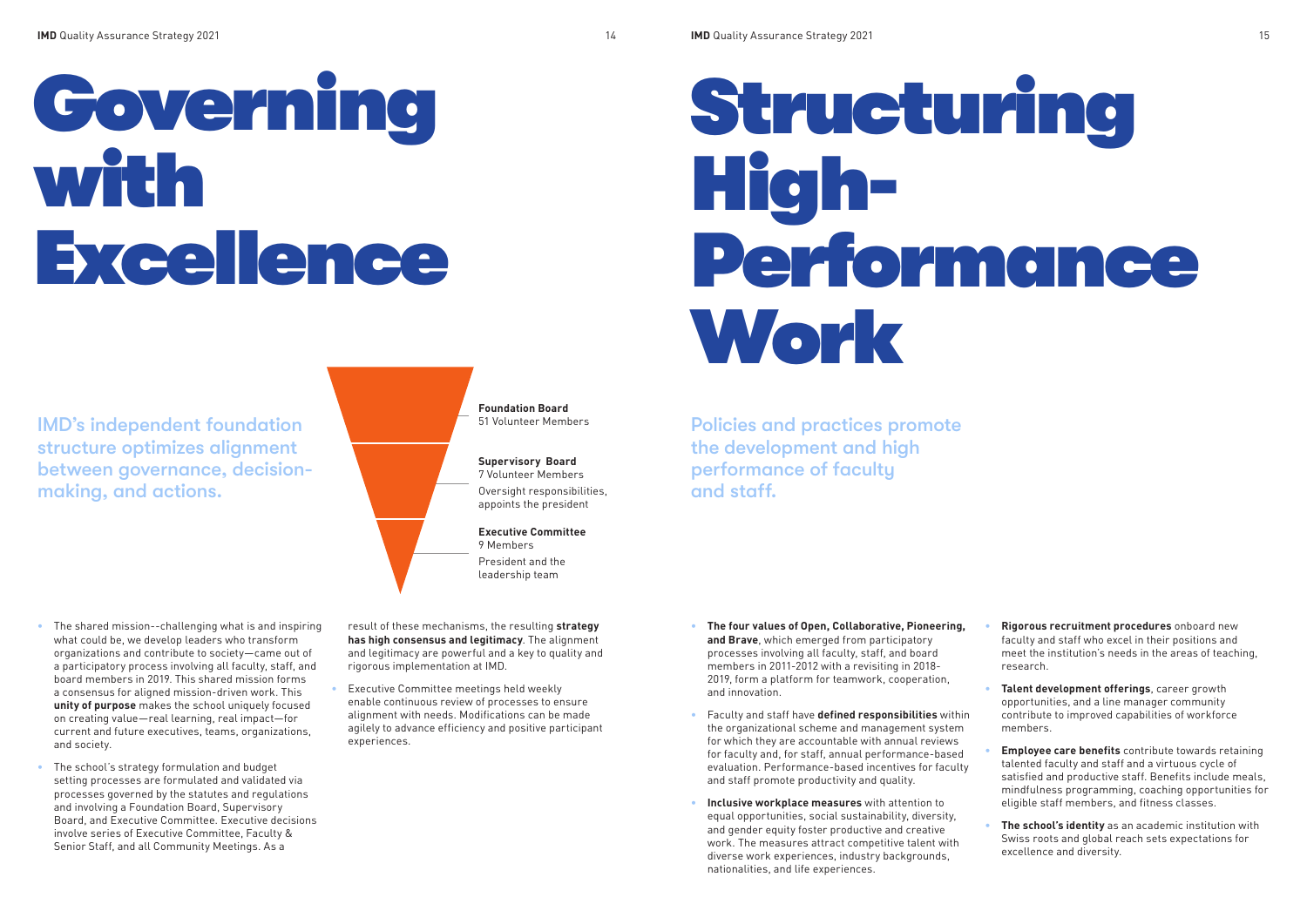- **Robust impact surveying of participants and alumni is paramount:**
- **1)** Surveying during programs.
- **2)** Surveying upon immediate program completion.
- **3)** Surveying approximately four months following completion.
- **4)** Surveying approximately twelve months following completion.
- The results from the surveys are analysed and inform faculty members' pedagogical planning and teaching. The survey results also guide program development decisions and service modifications.
- **A Learning Assurance Committee**, composed of eleven members from the faculty and staff communities, monitors direct assessment of learning in the degree programs in biannual

meetings informed by AACSB assurance of learning protocols.

- **Faculty development days and faculty professional development** ("Moving Ideas" sessions) are guided by the impact surveying and focus energies on researchbased pedagogy to maximize learning and impact (see also pillar #4).
- $\rightarrow$  Example: A 37-page guide profiling "Virtual Tools to Use in liVe Programs" was developed for distribution to faculty. It was informed by faculty members' experiences with many of the profiled tools.
- Communications, marketing, and sales efforts ensure that participants and client organizations are aware of program content, learning objectives, typical participant profiles, and intended impacts to promote **best fits between participants and programs**.

Real learning is measured with an aim towards maximizing learning impact.

# Monitoring & Maximizing Participant Learning

## Leveraging Data for Organizational Plan & Set

- **Plan-do-act-check cycles** assure continuous process improvements and foster a culture of quality and immediate intervention and action towards excellence. • **Regular surveys** of employees, clients, and users of internal services, such as the Information Center and the restaurant, provide data that informs resourcing, operational, and strategic decisions.
- Example: Analyses of past enrollments inform future scheduling decisions.
- $\rightarrow$  Example: Social media statistics and Google Analytics inform decisions on what is of interest to readers in IMD's network. This information shapes decisions on what research and thought leadership is shared and amplified.
- **Quarterly President's Reports** facilitate structured progress monitoring on conditions and the impact of decisions.
- **A Research Outputs Dashboard** enables faculty members and others to track and analyse research outputs data over time and by various criteria. A yearly *Research & Thought Leadership Publications* booklet presents all annual outputs with aggregated data. • **Regular meetings** by the cross-functional Process Excellence Steering Committee, Data Protection Committee, Learning Assurance Committee, Spirit Ambassadors, YMD Committee and department and faculty teams foster deliberation, inclusive change, and implementation excellence.
- **Data-driven on-demand reporting** of programmatic, enrolment, and financial information in a single platform containing all enterprise resource planning and customer relationship management (CRM) functionality supports day-to-day operations and decision-making.
- Example: MBA applicant data resides in Salesforce and applicant processing happens within one integrated system.

Data-informed decision-making drives excellence.

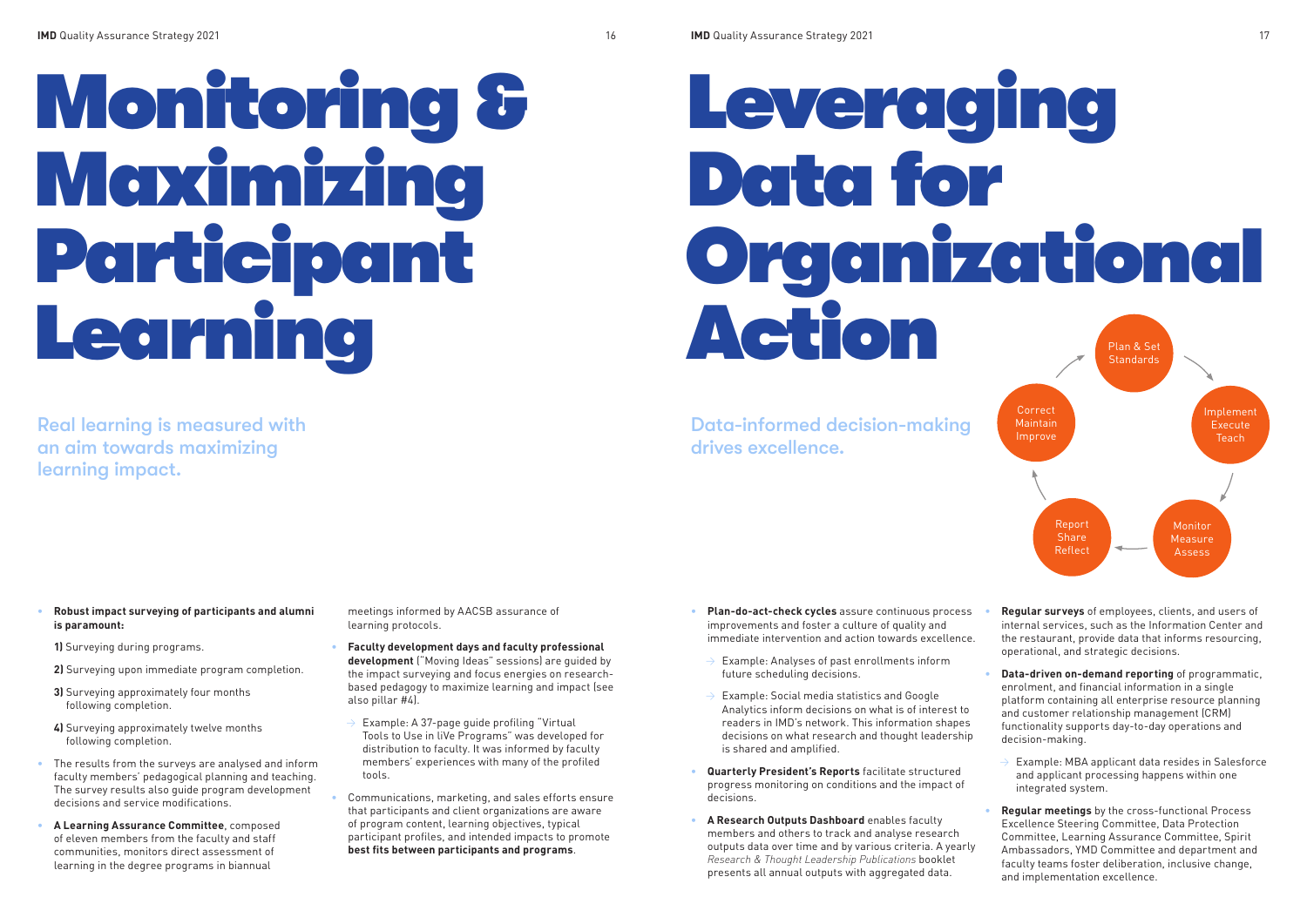- **International business school accreditation standards (AACSB, EFMD EQUIS, AMBA) set high standards for IMD quality**. The commitment to maintain the triple-crown, the world's gold standard in business education, necessitates high quality and continuous innovation.
- **External assessments and reviews from accreditation and other certification bodies (EcoVadis, ISO 27001, EFMD BSIS) hold IMD to international best practices in the areas of teaching, research, and services.** They are organizational learning exercises that prompt institutional reflection and improvement, notably the articulation of development activities towards continuous quality improvements.
- **External rankings, often weighted heavily by the results of alumni surveying, invite IMD to meet the highest levels of international quality** in educational programming, research, and institutional fundamentals.
- **On-going discussions with business school peers, monitoring of the business school and executive education landscapes, and operating in the highly competitive executive education sector** inform faculty and staff of best practices and prompt innovations, continuous improvements, and attention to excellence.
- **Robust internal coordination enables robust external communications.** Platforms include *I by IMD*, social media channels, Leading in Turbulent Times webinars, and podcasts.

External reviews and heedfulness of the institution's external reputation seed ideas that are leveraged for continuous enhancement and innovation.

# Valuing External Reviews & Benchmarks

Accreditation Partners